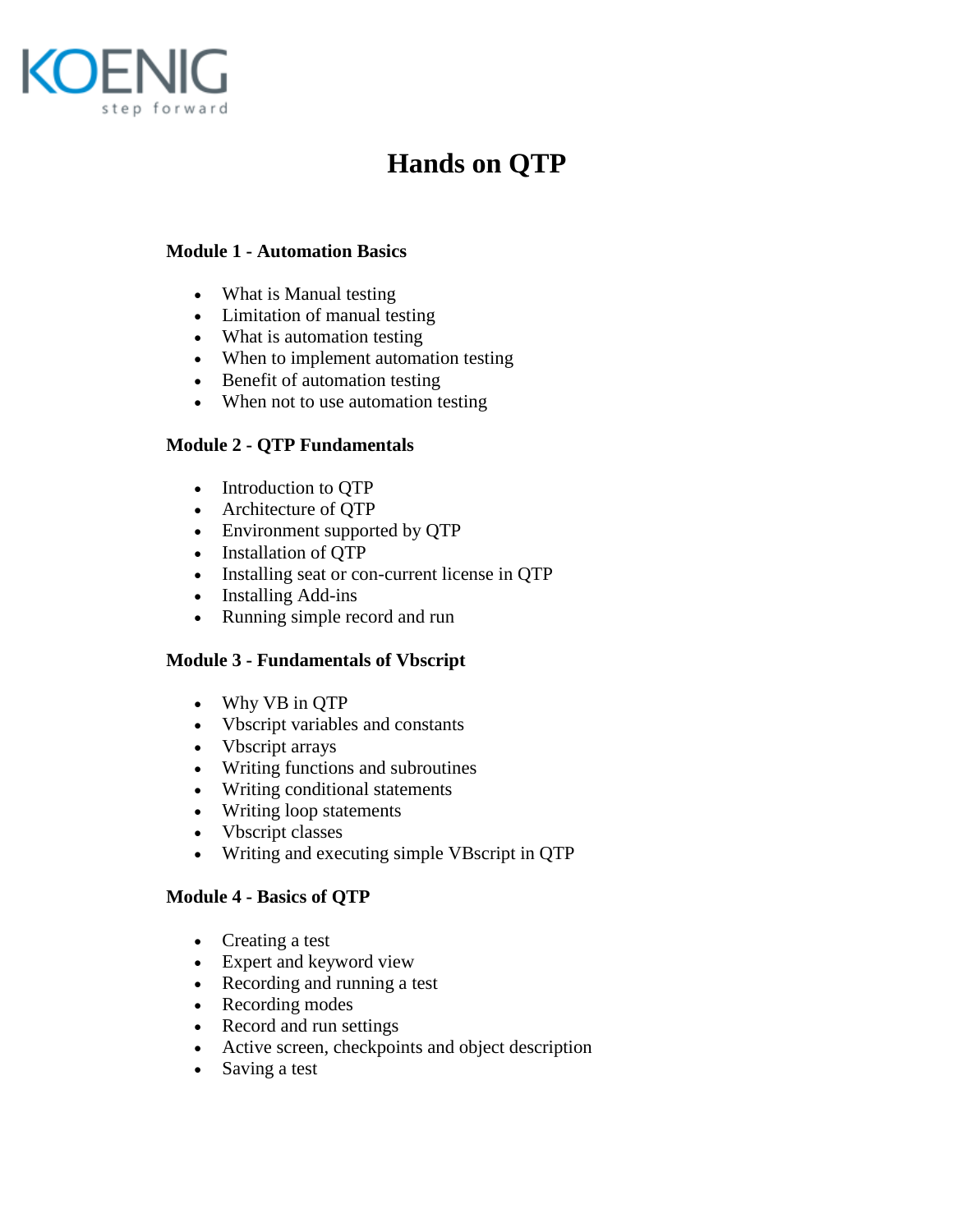• Opening existing test

#### **Module 5 - Objects and object repository**

- Objects in QTP
- Types of Objects
- $\bullet$  Object spy
- Object repository
- Local and Shared object repository
- Object Identification in QTP
- Adding and removing objects manually in object repository
- Storing object repository on hard disk

## **Module 6 - Synchronization**

- What is synchronization
- Methods to configure synchronization
- Test setting method
- Wait method
- WaitProperty method
- Exist method
- Sync method

## **Module 7 - Checkpoints**

- What is checkpoint
- Standard checkpoint
- Text checkpoint
- Text area checkpoint
- Bitmap checkpoint
- Accessibility checkpoint

# **Module 8 - values**

- What is output value
- Standard output value
- Text output value
- Text area output value

## **Module 9 - Datatable/parameterization**

- what is data table
- Global data table
- Local data table
- Data driven scenario automation